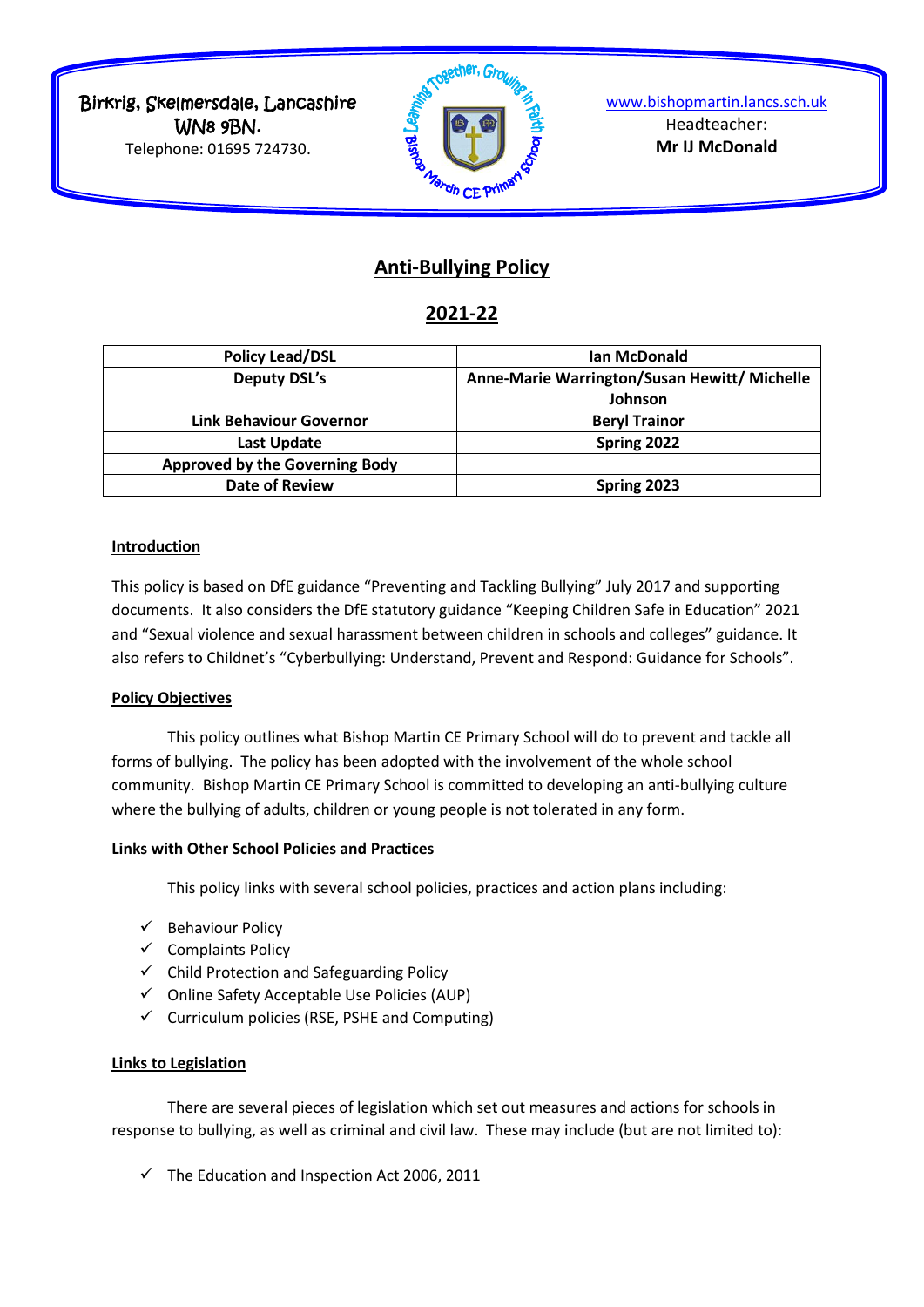- $\checkmark$  The Equality Act 2010
- $\checkmark$  The Children Act 1989
- $\checkmark$  Protection from Harassment Act 1997
- $\checkmark$  The Malicious Communications Act 1988
- $\checkmark$  Public Order Act 1986.

#### **Responsibilities**

It is the responsibility of:

- $\checkmark$  The headteacher to communicate this policy to the school community to ensure that disciplinary measures are applied fairly, consistently and reasonably, and that a member of the senior leadership team has been identified to take overall responsibility.
- $\checkmark$  Governors to take a lead role in monitoring and reviewing this policy.
- $\checkmark$  All staff, including governors, senior leadership, teaching and non-teaching staff, to support, uphold and implement this policy accordingly.
- $\checkmark$  Parents/carers to support their children and work in partnership with the school.
- $\checkmark$  Pupils to abide by the policy.

#### **Definition of Bullying**

Bullying can be defined as:

## *'Behaviour by an individual or a group, repeated over time that intentionally hurts another individual either physically or emotionally'*

#### *(DfE 'Preventing and Tackling Bullying')*

Bullying can include physical and emotional abuse such as name calling, taunting, mocking, making offensive comments, kicking, hitting, taking belongings, producing offensive graffiti, gossiping, peer isolation (e.g. excluding people from groups) and spreading hurtful and untruthful rumours. The same unacceptable behaviours can be expressed online; this is sometimes called online bullying or cyberbullying. Specifically this can include sending offensive, upsetting and inappropriate messages by phone, text, instant messenger, through gaming, websites, social media sites and apps, and sending offensive or degrading photos or videos. Bishop Martin CE Primary School recognise that bullying can be emotionally abusive and can cause severe and adverse effects on children's emotional development. Bullying is recognised by Bishop Martin CE Primary School as being a form of peer on peer abuse; children can abuse other children. Abuse is abuse and it should never be tolerated or passed off as "banter", "just having a laugh" or "part of growing up". We recognise that even if there are no reports of bullying, it does not mean it is not happening and it may be the case that it is just not being reported. All victims will be taken seriously and offered appropriate support, regardless of where the abuse takes place.

#### **Forms and Types of Bullying Covered by this Policy**

Bullying can happen to anyone. This policy covers all types and forms of bullying including but not limited to:

- $\checkmark$  Bullying related to physical appearance
- $\checkmark$  Bullying of young carers, children in care or otherwise related to home circumstances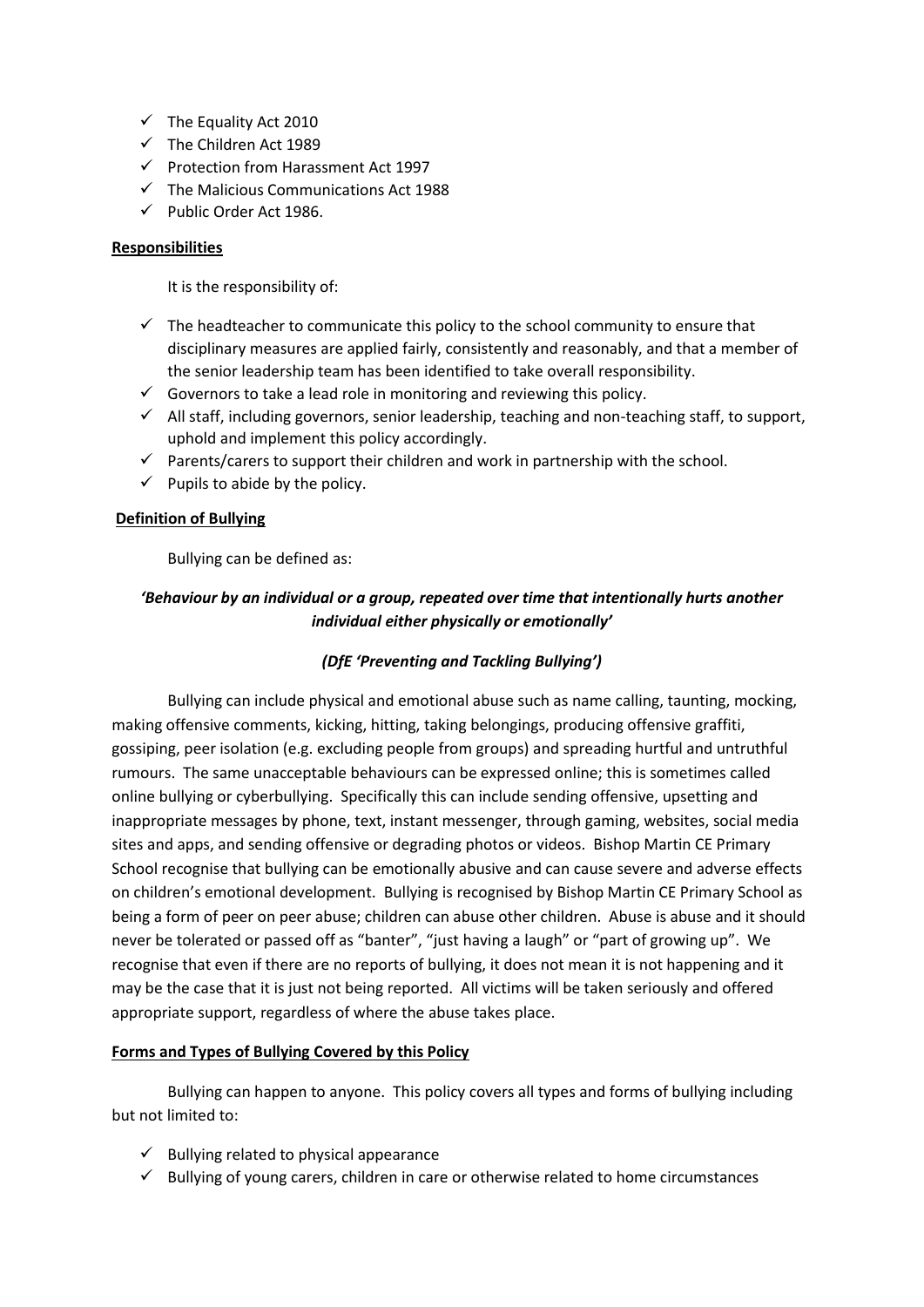- $\checkmark$  Bullying related to physical/mental health conditions
- $\checkmark$  Physical bullying
- $\checkmark$  Emotional bullying o Sexualised bullying/harassment
- $\checkmark$  Bullying via technology, known as online bullying or cyberbullying
- $\checkmark$  Prejudiced-based and discriminatory bullying (against people/pupils with protected characteristics) which may include:
	- Bullying related to race, religion, faith and belief and for those without faith
	- Bullying related to ethnicity, nationality or culture
	- Bullying related to Special Educational Needs or Disability (SEND)
	- Bullying related to sexual orientation (homophobic/biphobic bullying)
	- Gender based bullying, including transphobic bullying
	- Bullying against teenage parents (pregnancy and maternity under the Equality Act).

## **School Ethos**

Bishop Martin CE Primary School community recognises that all forms of bullying, especially if left unaddressed, can have a devastating effect on individuals; it can create a barrier to learning and have serious consequences for mental wellbeing. By effectively preventing and tackling bullying our school can help to create a safe and disciplined environment, where pupils are able to learn and fulfil their potential.

Our Community:

- $\checkmark$  Understands the importance of challenging inappropriate behaviours between peers.
- $\checkmark$  Monitors and reviews our anti-bullying policy and practice on a regular basis.
- $\checkmark$  Supports staff to promote positive relationships to help prevent bullying.
- $\checkmark$  Recognises that some members of our community may be more vulnerable to bullying and its impact than others; this may include children with SEND. Being aware of this will help us to develop effective strategies to prevent bullying from happening and provide appropriate support, if required.
- $\checkmark$  Will intervene by identifying and tackling bullying behaviour appropriately and promptly.
- $\checkmark$  Ensures our pupils are aware that bullying concerns will be dealt with sensitively and effectively; that everyone should feel safe to learn and abide by the anti-bullying policy.
- $\checkmark$  Requires all members of the community to work with the school to uphold the anti-bullying policy.
- $\checkmark$  Recognises the potential impact of bullying on the wider family of those affected so will work in partnership with parents/carers regarding all reported bullying concerns and will seek to keep them informed at all stages.
- $\checkmark$  Will deal promptly with grievances regarding the school response to bullying in line with our complaints policy.
- $\checkmark$  Seeks to learn from good anti-bullying practice elsewhere.
- $\checkmark$  Utilises support from the Local Authority and other relevant organisations when appropriate.

#### **Responding to Bullying Concerns**

The following steps will be taken when dealing with any incidents of bullying reported to the school: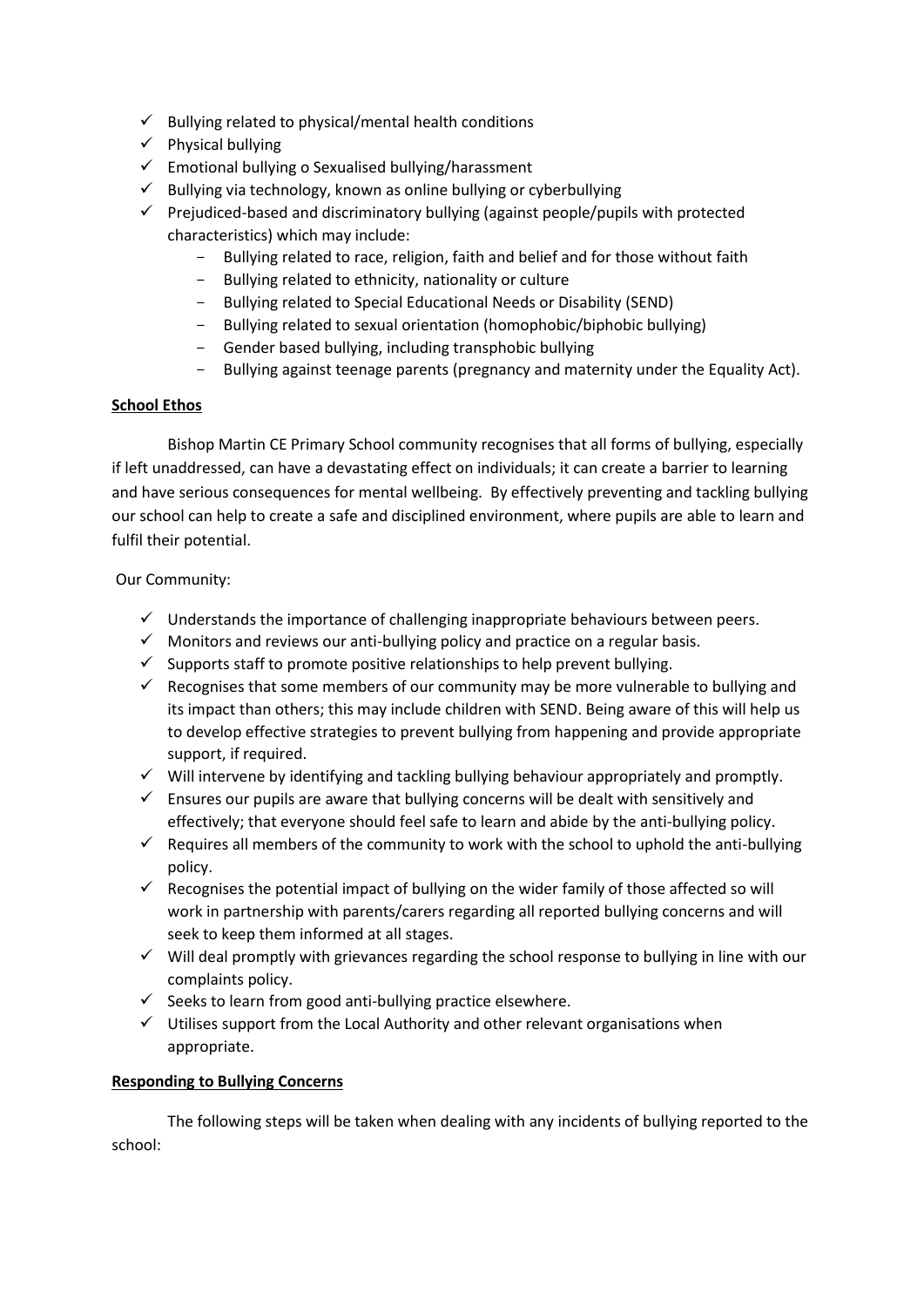- $\checkmark$  If bullying is suspected or reported, the incident will be dealt with immediately by the member of staff who has been approached or witnessed the concern.
- $\checkmark$  The school will provide appropriate support for the person being bullied making sure they are not at risk of immediate harm and will involve them in any decision-making, as appropriate.
- $\checkmark$  The DSL will be informed of all bullying concerns, especially where there may be safeguarding issues.
- $\checkmark$  The headteacher, Designated Safeguarding Lead (DSL) or another appropriate member of leadership staff will interview all parties involved.
- $\checkmark$  A clear and precise account of bullying incidents will be recorded by the school in accordance with existing procedures. This will include recording appropriate details regarding decisions and action taken.
- $\checkmark$  The school will speak with and inform other staff members, where appropriate.
- $\checkmark$  The school will ensure parents/carers are kept informed about the concern and action taken, as appropriate and in line with child protection and confidentially policies.
- $\checkmark$  Appropriate sanctions and support, for example as identified within the school behaviour policy and child protection policy, will be implemented in consultation with all parties concerned.
- $\checkmark$  If necessary, other agencies may be consulted or involved, for example the police if a criminal offence has been committed, or Children Services (Lancashire) or Early Help if a child is felt to be at risk of significant harm.
- $\checkmark$  Where the bullying of or by pupils takes place off school site or outside of normal school hours (including cyberbullying), the school will ensure that the concern is fully investigated and responded to in line with this policy and the school behaviour policy. If required, the DSL will collaborate with DSLs at other settings.

## **Cyberbullying**

When responding to cyberbullying concerns, the school will:

- $\checkmark$  Act as soon as an incident has been reported or identified.
- $\checkmark$  Provide appropriate support for the person who has been cyberbullied, and work with the person who has carried out the bullying to ensure that it does not happen again.
- $\checkmark$  Encourage the person being bullied to keep any evidence (screenshots) of the bullying activity to assist any investigation.
- $\checkmark$  Take all available steps where possible to identify the person responsible. This may include:
	- looking at use of the school systems
	- identifying and interviewing possible witnesses
	- Contacting the service provider and the police, if necessary
	- Work with the individuals and online service providers to prevent the incident from spreading and assist in removing offensive or upsetting material from circulation. This may include:
		- $\cdot$  Support reports to a service provider to remove content if those involved are unable to be identified or if those involved refuse to or are unable to delete content.
		- $\div$  Confiscating and searching pupils' electronic devices, such as mobile phones, in accordance with the law and the school searching and confiscation policy. (We will access the DfE 'Searching, screening and confiscation at school' and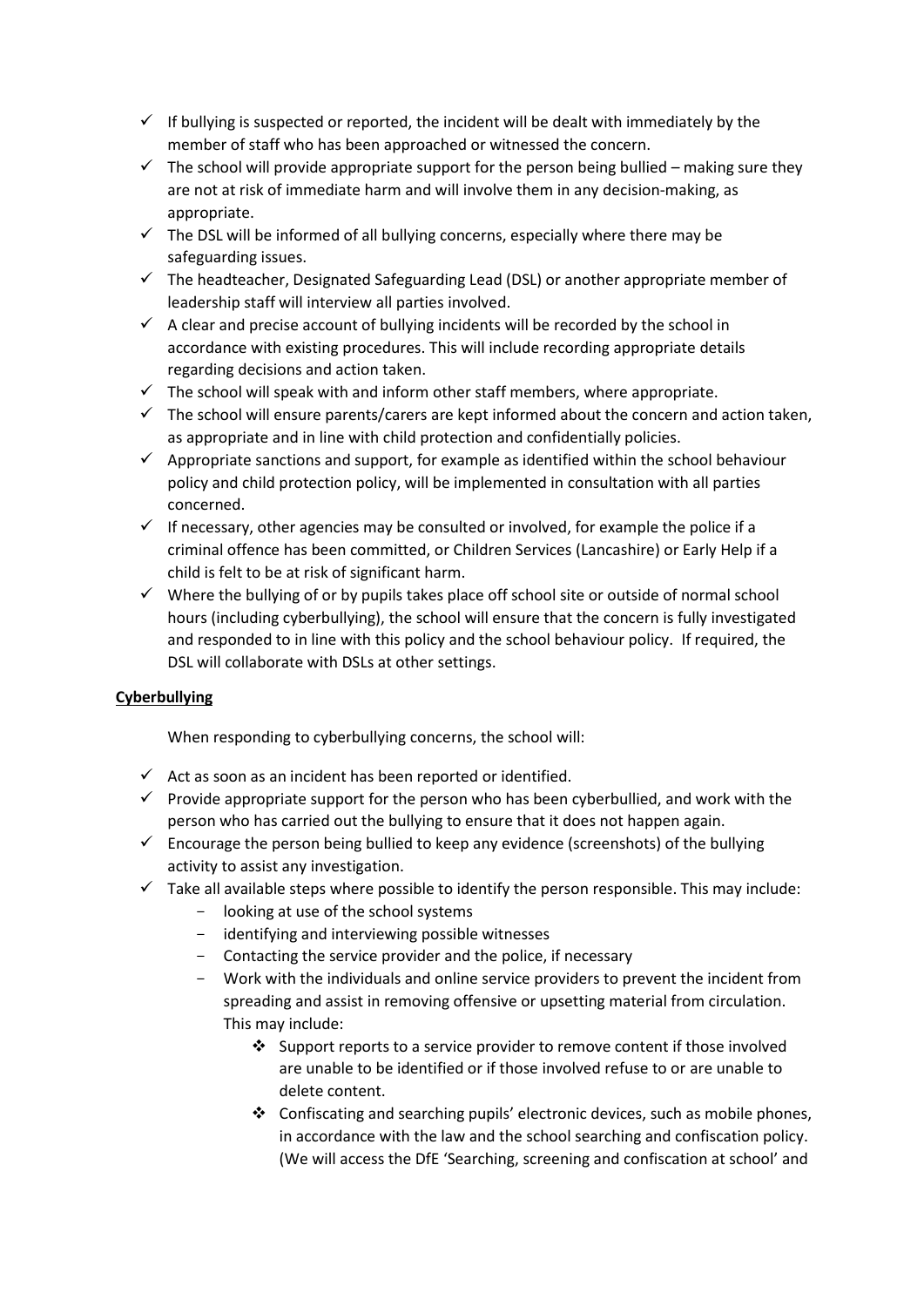Childnet cyberbullying guidance to ensure that the school's powers are used proportionately and lawfully).

- Requesting the deletion of locally-held content and content posted online if they contravene school behavioural policies.
- Where an individual can be identified, the school will ensure that appropriate sanctions are implemented to change the attitude and behaviour of the bully, as well as ensuring access to any additional help or support they may need.
- $\cdot \cdot$  Inform the police if a criminal offence has been committed.
- ❖ Provide information to staff and pupils regarding steps they can take to protect themselves online. This may include:
	- **a** advising those targeted not to retaliate or reply.
	- providing advice on blocking or removing people from contact lists.
	- **helping those involved to consider and manage any private** information they may have in the public domain.

## **Supporting Pupils**

Pupils who have been bullied will be supported by:

- $\checkmark$  Reassuring the pupil and providing immediate pastoral support.
- $\checkmark$  Offering an immediate opportunity to discuss the experience with their teacher, the DSL, or a member of staff of their choice.
- $\checkmark$  Being advised to keep a record of the bullying as evidence and discuss how to respond to any further concerns.
- $\checkmark$  Working towards restoring self-esteem and confidence.
- $\checkmark$  Providing ongoing support. This may include working and speaking with staff, offering formal counselling, engaging with parents and carers.
- $\checkmark$  Where necessary, working with the wider community and local/national organisations to provide further or specialist advice and guidance; this could include support through Early Help or Integrated Children Services or support through the Children and Young People's Mental Health Service (CYPMHS).

Pupils who have perpetrated bullying will be helped by:

- $\checkmark$  Discussing what happened, establishing the concern and the need to change.
- $\checkmark$  Informing parents/carers to help change the attitude and behaviour of the child.
- $\checkmark$  Providing appropriate education and support regarding their behaviour or actions.
- $\checkmark$  If online, requesting that content be removed and reporting accounts/content to service provider.
- $\checkmark$  Sanctioning, in line with school behaviour/discipline policy. This may include:
	- official warnings
	- internal exclusions
	- removal of privileges (including online access when encountering cyberbullying concerns)
	- in extreme or repeated cases, fixed-term or permanent exclusions.

Where necessary, working with the wider community and local/national organisations to provide further or specialist advice and guidance; this may include involvement from the Police or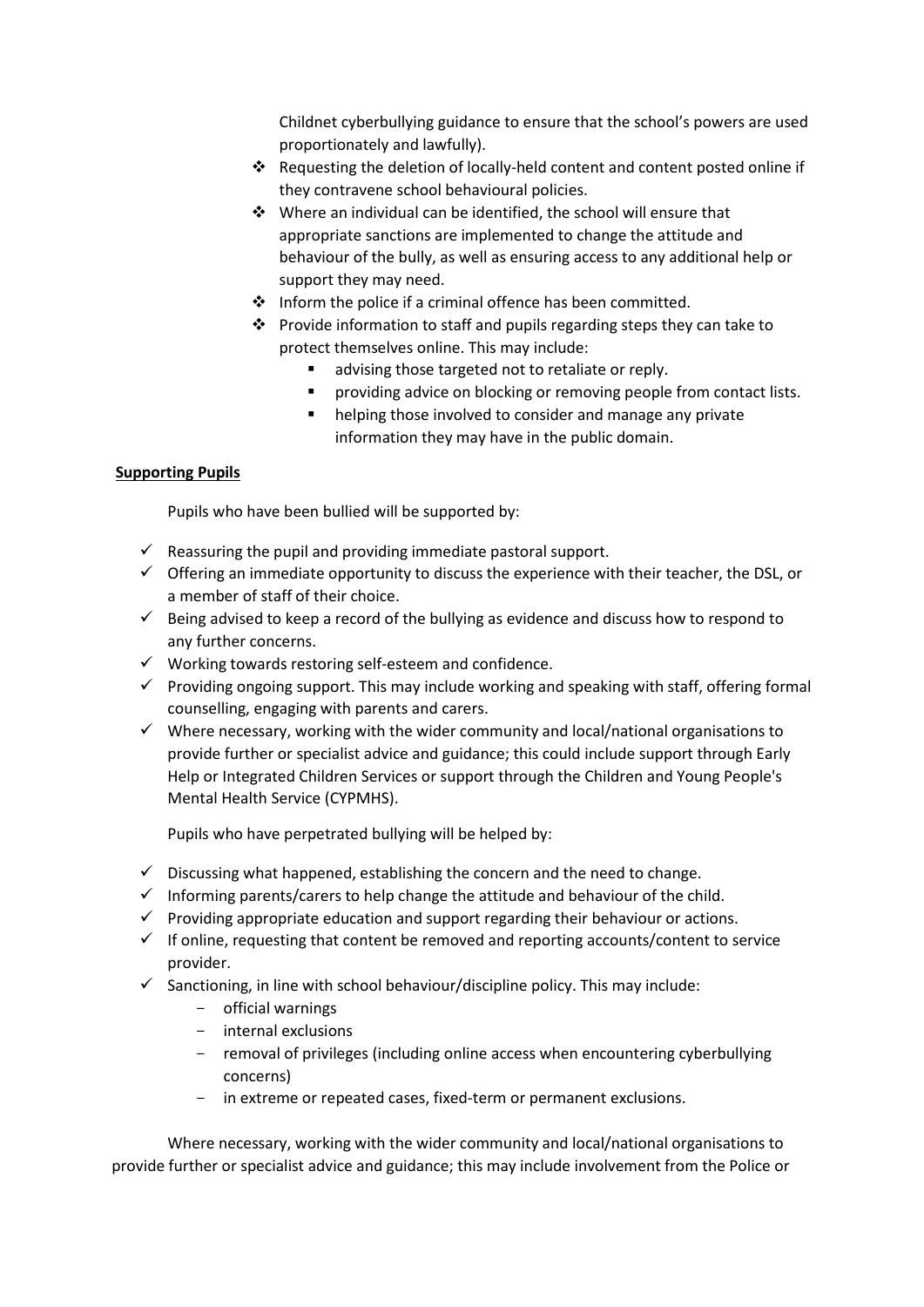referrals to Integrated Children Services or Early Help or support through the Children and Young People's Mental Health Service (CYPMHS).

#### **Supporting Adults**

Our school takes measures to prevent and tackle bullying among pupils; however, it is equally important to recognise that bullying of adults, including staff and parents, whether by pupils, parents or other staff members, is unacceptable.

Adults who have been bullied or affected will be supported by:

- $\checkmark$  Offering an immediate opportunity to discuss the concern with the designated safeguarding lead, a senior member of staff and/or the headteacher.
- $\checkmark$  Advising them to keep a record of the bullying as evidence and discuss how to respond to future concerns.
- $\checkmark$  Where the bullying takes place off school site or outside of normal school hours (including online), the school will still investigate the concern and ensure that appropriate action is taken in accordance with the schools' behaviour and discipline policy.
- $\checkmark$  Reporting offensive or upsetting content and/or accounts to the service provider, where the bullying has occurred online.
- $\checkmark$  Reassuring and offering appropriate support.
- $\checkmark$  Working with the wider community and local/national organisations to provide further or specialist advice and guidance.

Adults who have perpetrated the bullying will be helped by:

- $\checkmark$  Discussing what happened with a senior member of staff and/or the headteacher to establish the concern.
- $\checkmark$  Establishing whether a legitimate grievance or concern has been raised and signposting to the school's official complaints procedures.
- $\checkmark$  If online, requesting that content be removed.
- $\checkmark$  Instigating disciplinary, civil or legal action as appropriate or required.

#### **Preventing Bullying in the School Environment**

The whole school community will:

- $\checkmark$  Create and support an inclusive environment which promotes a culture of mutual respect, consideration and care for others, which will be upheld by all.
- $\checkmark$  Recognise that bullying can be perpetrated or experienced by any member of the community, including adults and children (peer on peer abuse).
- $\checkmark$  Recognise the potential for children with Special Educational Needs and Disabilities (SEND) to be disproportionally impacted by bullying and will implement additional pastoral support as required.
- $\checkmark$  Recognise that bullying may be affected and influenced by gender, age, ability and culture of those involved.
- $\checkmark$  Openly discuss differences between people that could motivate bullying, such as: children with different family situations, such as looked after children or those with caring responsibilities, religion, ethnicity, disability, gender, sexuality or appearance related difference.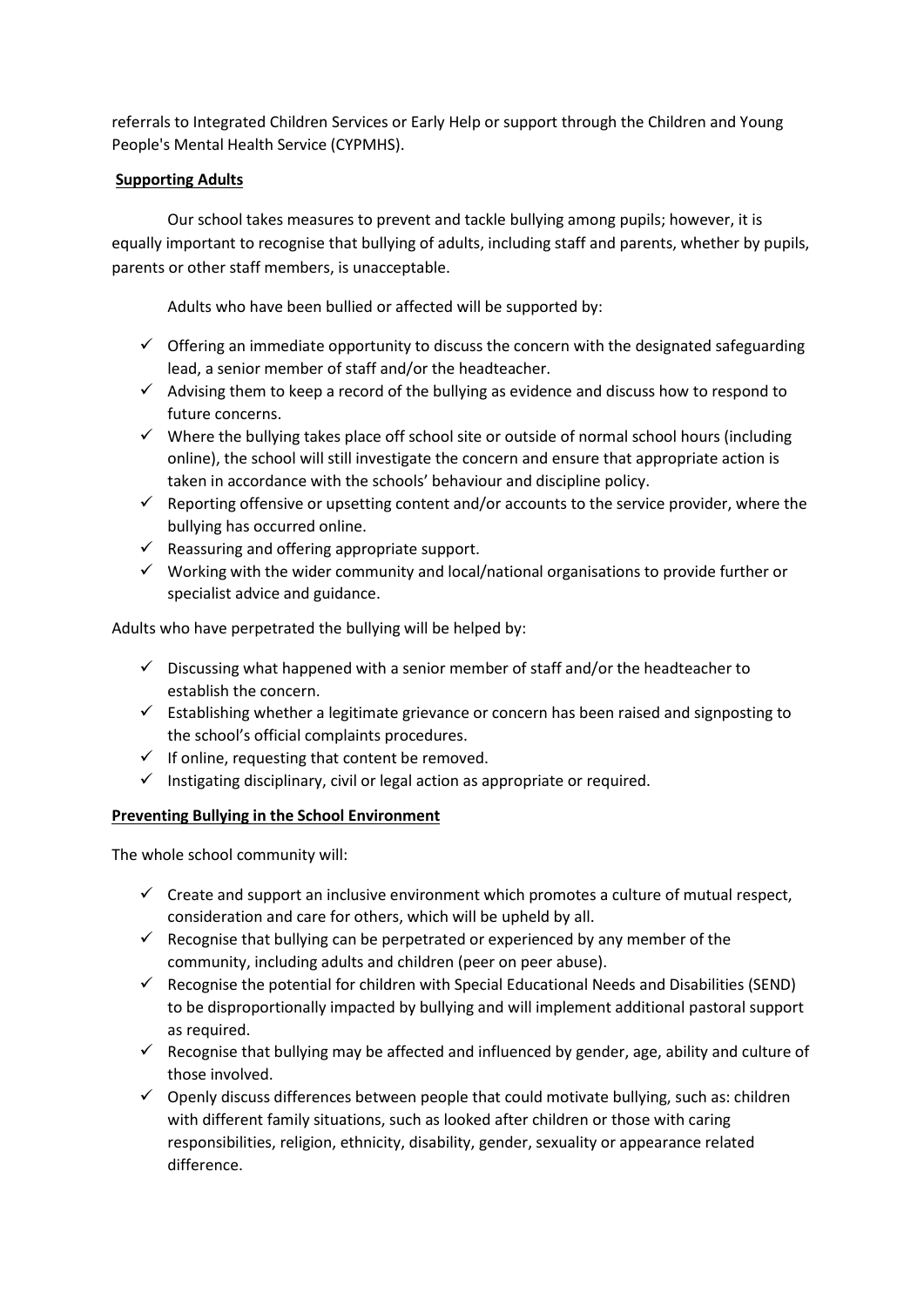- $\checkmark$  Challenge practice and language (including 'banter') which does not uphold the school values of tolerance, non-discrimination and respect towards others.
- $\checkmark$  Be encouraged to use technology, especially mobile phones and social media, positively and responsibly.
- $\checkmark$  Work with staff, the wider community and outside agencies to prevent and tackle concerns including all forms of prejudice-based and discriminatory bullying.
- $\checkmark$  Actively create "safe spaces" for vulnerable children and young people.
- $\checkmark$  Celebrate success and achievements to promote and build a positive school ethos.

#### **Policy and Support**

The whole school community will:

- $\checkmark$  Provide a range of approaches for pupils, staff and parents/carers to access support and report concerns.
- $\checkmark$  Regularly update and evaluate our practice to consider the developments of technology and provide up-to-date advice and education to all members of the community regarding positive online behaviour.
- $\checkmark$  Take appropriate, proportionate and reasonable action, in line with existing school policies, for any bullying bought to the schools' attention, which involves or effects pupils, even when they are not on school premises; for example, when using school transport or online, etc.
- $\checkmark$  Implement appropriate disciplinary sanctions; the consequences of bullying will reflect the seriousness of the incident, so that others see that bullying is unacceptable.
- $\checkmark$  Use a variety of techniques to resolve the issues between those who bully, and those who have been bullied.

#### **Education and Training**

The school community will:

- $\checkmark$  Train all staff, including teaching staff, support staff (e.g. administration staff, lunchtime support staff and site support staff) and pastoral staff, to identify all forms of bullying and take appropriate action, following the school's policy and procedures, including recording and reporting incidents.
- $\checkmark$  Consider a range of opportunities and approaches for addressing bullying throughout the curriculum and other activities, such as: through displays, assemblies, peer support, the school/student council, etc.
- $\checkmark$  Collaborate with other local educational settings as appropriate, and during key times of the year, for example during transition.
- $\checkmark$  Ensure anti-bullying has a high profile throughout the year, reinforced through key opportunities such as anti-bullying week.
- $\checkmark$  Provide systematic opportunities to develop pupils' social and emotional skills, including building self-esteem.

#### **Involvement of Pupils**

We will:

- $\checkmark$  Involve pupils in policy writing and decision making, to ensure that they understand the school's approach and are clear about the part they play in preventing bullying.
- $\checkmark$  Regularly canvas pupils' views on the extent and nature of bullying.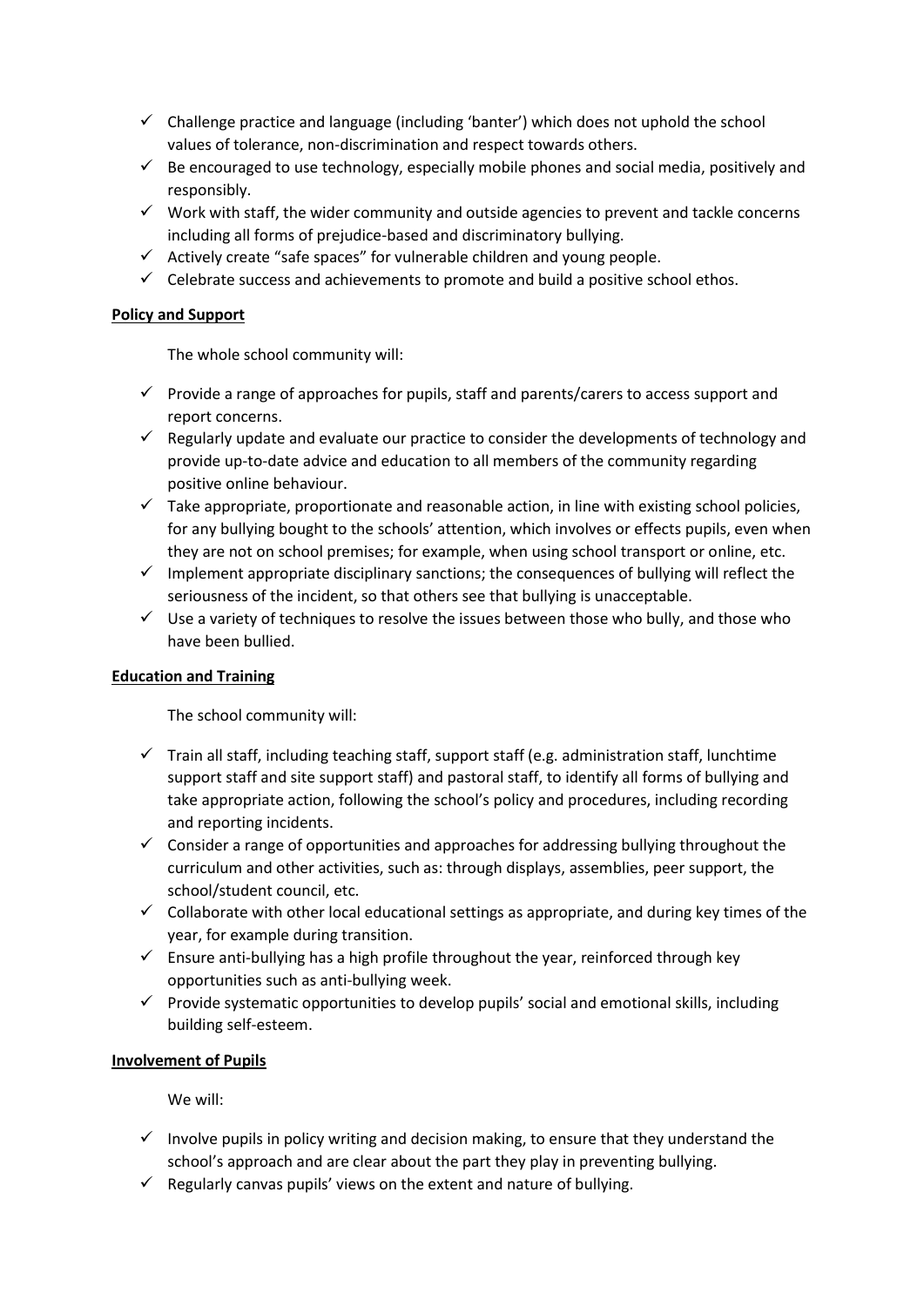- $\checkmark$  Ensure that all pupils know how to express worries and anxieties about bullying.
- $\checkmark$  Ensure that all pupils are aware of the range of sanctions which may be applied against those engaging in bullying.
- $\checkmark$  Involve pupils in anti-bullying campaigns in schools and embedded messages in the wider school curriculum.
- $\checkmark$  Utilise pupil voice in providing pupil led education and support.
- $\checkmark$  Publicise the details of internal support, as well as external helplines and websites.
- $\checkmark$  Offer support to pupils who have been bullied and to those who are bullying to address the problems they have.

#### **Involvement and Liaison with Parents and Carers**

We will:

- $\checkmark$  Take steps to involve parents and carers in develop policies and procedures, to ensure they are aware that the school does not tolerate any form of bullying.
- $\checkmark$  Make sure that key information about prejudice-based and discriminatory bullying (including policies and named points of contact) is available to parents/carers in a variety of formats, including via the school website.
- $\checkmark$  Ensure all parents/carers know who to contact if they are worried about bullying and where to access independent advice.
- $\checkmark$  Work with all parents/carers and the local community to address issues beyond the school gates that give rise to bullying.
- $\checkmark$  Ensure that parents work with the school to role model positive behaviour for pupils, both on and offline.
- $\checkmark$  Ensure all parents/carers know about our complaints procedure and how to use it effectively, to raise concerns in an appropriate manner.

#### **Monitoring and Review: Putting Policy into Practice**

The school will ensure that we regularly monitor and evaluate mechanisms to ensure that the policy is being consistently applied. Any issues identified will be incorporated into the school's action planning. The headteacher will be informed of bullying concerns, as appropriate. The nominated Governor for bullying will report on a regular basis to the governing body on incidents of bullying, including outcomes.

#### **Useful Links and Supporting Organisations**

The following links may provide additional support to children, staff or families:

- $\checkmark$  Anti-Bullying Alliance: [www.anti-bullyingalliance.org.uk](http://www.anti-bullyingalliance.org.uk/)
- $\checkmark$  Childline: [www.childline.org.uk](http://www.childline.org.uk/)
- $\checkmark$  Family Lives: [www.familylives.org.uk](http://www.familylives.org.uk/)
- $\checkmark$  Kidscape: [www.kidscape.org.uk](http://www.kidscape.org.uk/)
- $\checkmark$  MindEd: [www.minded.org.uk](http://www.minded.org.uk/)
- NSPCC: [www.nspcc.org.uk](http://www.nspcc.org.uk/)
- $\checkmark$  PSHE Association: [www.pshe-association.org.uk](http://www.pshe-association.org.uk/)
- $\checkmark$  Restorative Justice Council: www.restorativejustice.org.uk
- $\checkmark$  The Diana Award[: www.diana-award.org.uk](http://www.diana-award.org.uk/)
- $\checkmark$  Victim Support: [www.victimsupport.org.uk](http://www.victimsupport.org.uk/)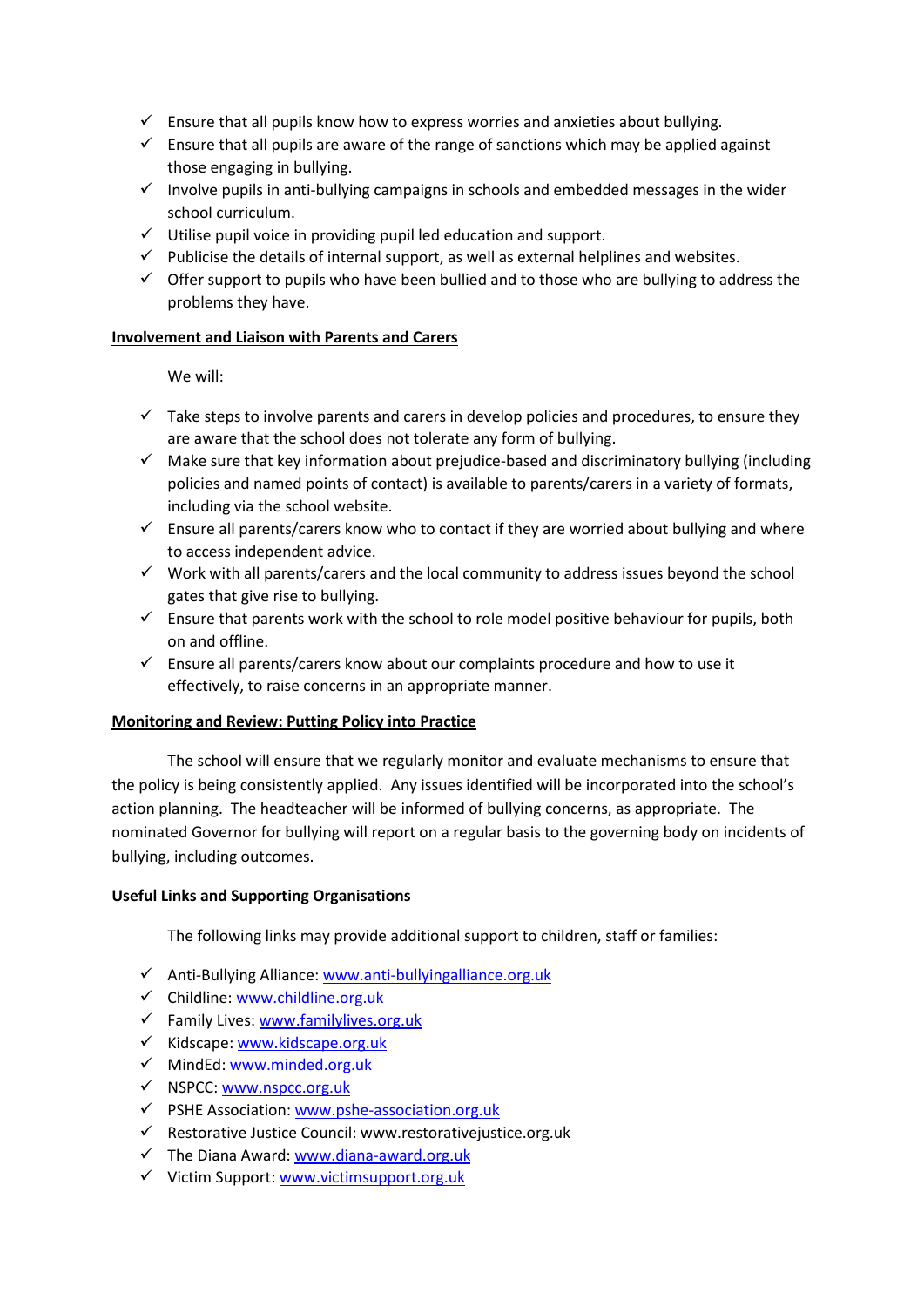- $\checkmark$  Young Minds[: www.youngminds.org.uk](http://www.youngminds.org.uk/)
- Young Carers[: www.youngcarers.net](file://///08045admin/userdata$/Users/adminusers/IMcDonald/Admin/www.youngcarers.net%20%20)

## **Cyberbullying**

- Childnet: [www.childnet.com](http://www.childnet.com/)
- $\checkmark$  Internet Watch Foundation: [www.iwf.org.uk](http://www.iwf.org.uk/)
- $\checkmark$  Report Harmful Content[: https://reportharmfulcontent.com/](https://reportharmfulcontent.com/)
- UK Safer Internet Centre: [www.saferinternet.org.uk](http://www.saferinternet.org.uk/)
- $\checkmark$  The UK Council for Internet Safety (UKCIS): [www.gov.uk/government/organisations/ukcouncil-for-internet-safety](http://www.gov.uk/government/organisations/ukcouncil-for-internet-safety)
- $\checkmark$  DfE 'Cyberbullying: advice for headteachers and school staff': [www.gov.uk/government/publications/preventing-and-tackling-bullying](http://www.gov.uk/government/publications/preventing-and-tackling-bullying)
- $\checkmark$  DfE 'Advice for parents and carers on cyberbullying': [www.gov.uk/government/publications/preventing-and-tackling-bullying](file://///08045admin/userdata$/Users/adminusers/IMcDonald/Admin/www.gov.uk/government/publications/preventing-and-tackling-bullying)

## **SEND**

- $\checkmark$  Changing Faces: [www.changingfaces.org.uk](http://www.changingfaces.org.uk/)
- $\checkmark$  Mencap: [www.mencap.org.uk](http://www.mencap.org.uk/)
- $\checkmark$  Anti-Bullying Alliance Cyberbullying and children and young people with SEN and disabilities: [www.anti-bullyingalliance.org.uk/tools-information/all-about-bullying/atrisk-groups/sen](file://///08045admin/userdata$/Users/adminusers/IMcDonald/Admin/www.anti-bullyingalliance.org.uk/tools-information/all-about-bullying/atrisk-groups/sen-disability)[disability](file://///08045admin/userdata$/Users/adminusers/IMcDonald/Admin/www.anti-bullyingalliance.org.uk/tools-information/all-about-bullying/atrisk-groups/sen-disability)
- DfE: [SEND code of practice: www.gov.uk/government/publications/send-code-of-practice-](file://///08045admin/userdata$/Users/adminusers/IMcDonald/Admin/SEND%20code%20of%20practice:%20www.gov.uk/government/publications/send-code-of-practice-0to-25)[0to-25](file://///08045admin/userdata$/Users/adminusers/IMcDonald/Admin/SEND%20code%20of%20practice:%20www.gov.uk/government/publications/send-code-of-practice-0to-25)

#### **Race, Religion and Nationality**

- $\checkmark$  Anne Frank Trust[: www.annefrank.org.uk](http://www.annefrank.org.uk/)
- $\checkmark$  Kick it Out: [www.kickitout.org](http://www.kickitout.org/)
- $\checkmark$  Report it[: www.report-it.org.uk](http://www.report-it.org.uk/)
- $\checkmark$  Stop Hate[: www.stophateuk.org](http://www.stophateuk.org/)
- $\checkmark$  Tell Mama[: www.tellmamauk.org](http://www.tellmamauk.org/)
- $\checkmark$  Educate against Hate[: www.educateagainsthate.com](http://www.educateagainsthate.com/)
- $\checkmark$  Show Racism the Red Card: [www.srtrc.org/educational](file://///08045admin/userdata$/Users/adminusers/IMcDonald/Admin/www.srtrc.org/educational)

#### **LGBTQ+**

- √ Barnardo's LGBTQ Hub: [www.barnardos.org.uk/what\\_we\\_do/our\\_work/lgbtq.htm](http://www.barnardos.org.uk/what_we_do/our_work/lgbtq.htm)
- $\checkmark$  Metro Charity: [www.metrocentreonline.org](http://www.metrocentreonline.org/)
- EACH: [www.eachaction.org.uk](http://www.eachaction.org.uk/)
- $\checkmark$  Proud Trust: [www.theproudtrust.org](http://www.theproudtrust.org/)
- $\checkmark$  Schools Out[: www.schools-out.org.uk](http://www.schools-out.org.uk/)
- $\checkmark$  Stonewall: www.stonewall.org.uk

#### **Sexual Harassment and Sexual Bullying**

- $\checkmark$  NSPCC 'Report Abuse in Education' Helpline: 0800 136 663 o[r help@nspcc.org.uk](mailto:help@nspcc.org.uk)
- $\checkmark$  Ending Violence Against Women and Girls (EVAW): [www.endviolenceagainstwomen.org.uk](http://www.endviolenceagainstwomen.org.uk/)
- $\checkmark$  Disrespect No Body[: www.gov.uk/government/publications/disrespect-nobody](http://www.gov.uk/government/publications/disrespect-nobody-campaignposters)[campaignposters](http://www.gov.uk/government/publications/disrespect-nobody-campaignposters)